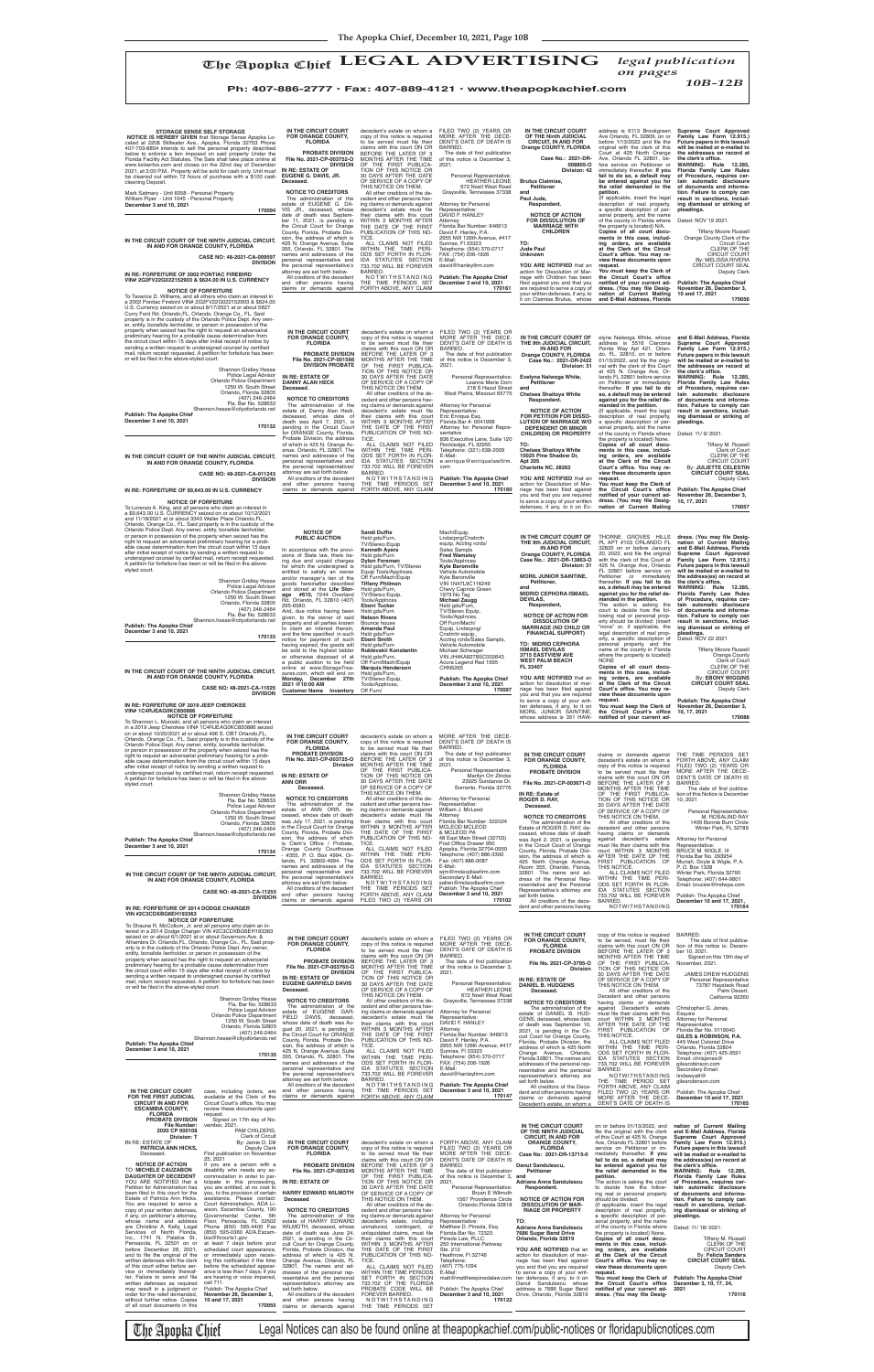## The Apopka Chief **LEGAL ADVERTISING** *legal publication on pages*

*10B-12B* **Ph: 407-886-2777 • Fax: 407-889-4121 • www.theapopkachief.com**

and/or manager's lien of the goods hereinafter described and stored at the **Life Storage**  **Customer Name Inventory MacKenzie Griffin** Hsld gds/Furn, Boxes **Angel Santiago** Hsld gds/Furn **Sachas Javier**

And, due notice having been given, to the owner of said property and all parties known to claim an interest therein, and the time specified in such

**Brent R Christopher<br>Vehicle - 2007 BMW X5<br>Vin# 5UXFE43557L011125<br>Publish: The Apopka Chief<br>December 3 and 10, 2021** 

**NOTICE OF PUBLIC AUCTION** In acc , ordance with the provi-sions of State law, there being due and unpaid charges for which the undersigned is en**Monday, December 27, 2021** 

**Customer Name Inventory**<br>**Neisha Vazquez Mercado**<br>Hsld gds/Furn

**@10:00 AM** 

2932.

The Apopka Chief Legal Notices can also be found online at theapopkachief.com/public-notices or floridapublicnotices.com

| to claim an interest therein,<br>and the time specified in such                                                                                                                                                                                                                                                                                                                                                                                                                                                                                                                                                                                                                                                                                                                                                                                                                                                                       | December 3 and 10, 2021<br>170126                                                                                                                                                                                                                                                                                                                                                                                                                                                                                                                                                                                                                                                                                                                                                                                                                                                         | #8304, 14916 Old Cheney<br>Orlando, FL 32828<br>Hwy,<br>Phone #: (407) 208-9257.                                                                                                                                                                                                                                                                                                                                                                                                                                                                                                                                                                                                                                                                                                                                                                                                                                                                                                                                                                                       | Hsld gds/Furn<br><b>Sachas Javier</b><br>Hsld gds/Furn, TV/Stereo                                                                                                                                                                                                                                                                                                                                                                                                                                                                                                                                                                                                                                                                                                                                                                                                                          | <b>ORANGE COUNTY,</b><br><b>FLORIDA</b>                                                                                                                                                                                                                                                                                                                                                                                                                                                                                                                                                                                                                                                                                                                                                                                                                                                                                                                        | of Orange County. A Complaint<br>for forfeiture has been filed in                                                                                                                                                                                                                                                                                                                                                                                                                                                                                                                                           | SIUIS UI JUALE IAW, LITELE DEILIU<br>due and unpaid charges for<br>which the undersigned is en-                                                                                                                                                                                                                                                                                                                                                                                                                                                                                                                                                                                                                                                                                                                                                                                                                                                             | <b>INCIDITA VALGUCL</b><br>www.com<br>Hsld gds/Furn<br><b>Yessika Maltese</b>                                                                                                                                                                                                                                                                                                                                                                                                                                                                                                                                                                                           |
|---------------------------------------------------------------------------------------------------------------------------------------------------------------------------------------------------------------------------------------------------------------------------------------------------------------------------------------------------------------------------------------------------------------------------------------------------------------------------------------------------------------------------------------------------------------------------------------------------------------------------------------------------------------------------------------------------------------------------------------------------------------------------------------------------------------------------------------------------------------------------------------------------------------------------------------|-------------------------------------------------------------------------------------------------------------------------------------------------------------------------------------------------------------------------------------------------------------------------------------------------------------------------------------------------------------------------------------------------------------------------------------------------------------------------------------------------------------------------------------------------------------------------------------------------------------------------------------------------------------------------------------------------------------------------------------------------------------------------------------------------------------------------------------------------------------------------------------------|------------------------------------------------------------------------------------------------------------------------------------------------------------------------------------------------------------------------------------------------------------------------------------------------------------------------------------------------------------------------------------------------------------------------------------------------------------------------------------------------------------------------------------------------------------------------------------------------------------------------------------------------------------------------------------------------------------------------------------------------------------------------------------------------------------------------------------------------------------------------------------------------------------------------------------------------------------------------------------------------------------------------------------------------------------------------|--------------------------------------------------------------------------------------------------------------------------------------------------------------------------------------------------------------------------------------------------------------------------------------------------------------------------------------------------------------------------------------------------------------------------------------------------------------------------------------------------------------------------------------------------------------------------------------------------------------------------------------------------------------------------------------------------------------------------------------------------------------------------------------------------------------------------------------------------------------------------------------------|----------------------------------------------------------------------------------------------------------------------------------------------------------------------------------------------------------------------------------------------------------------------------------------------------------------------------------------------------------------------------------------------------------------------------------------------------------------------------------------------------------------------------------------------------------------------------------------------------------------------------------------------------------------------------------------------------------------------------------------------------------------------------------------------------------------------------------------------------------------------------------------------------------------------------------------------------------------|-------------------------------------------------------------------------------------------------------------------------------------------------------------------------------------------------------------------------------------------------------------------------------------------------------------------------------------------------------------------------------------------------------------------------------------------------------------------------------------------------------------------------------------------------------------------------------------------------------------|-------------------------------------------------------------------------------------------------------------------------------------------------------------------------------------------------------------------------------------------------------------------------------------------------------------------------------------------------------------------------------------------------------------------------------------------------------------------------------------------------------------------------------------------------------------------------------------------------------------------------------------------------------------------------------------------------------------------------------------------------------------------------------------------------------------------------------------------------------------------------------------------------------------------------------------------------------------|-------------------------------------------------------------------------------------------------------------------------------------------------------------------------------------------------------------------------------------------------------------------------------------------------------------------------------------------------------------------------------------------------------------------------------------------------------------------------------------------------------------------------------------------------------------------------------------------------------------------------------------------------------------------------|
| IN THE CIRCUIT COURT<br>OF THE NINTH JUDICIAL<br><b>CIRCUIT, IN AND FOR</b><br><b>ORANGE COUNTY,</b><br><b>FLORIDA</b><br><b>CASE NUMBER: 2021-CA-</b>                                                                                                                                                                                                                                                                                                                                                                                                                                                                                                                                                                                                                                                                                                                                                                                | County, Florida. Said property<br>is in the custody of the Sheriff<br>of Orange County. A Complaint<br>for forfeiture has been filed in<br>the above-styled Court<br>I HEREBY CERTIFY that                                                                                                                                                                                                                                                                                                                                                                                                                                                                                                                                                                                                                                                                                                | And, due notice having been<br>given, to the owner of said<br>property and all parties known<br>to claim an interest therein,<br>and the time specified in such<br>notice for payment of such<br>having expired, the goods will<br>be sold to the highest bidder<br>or otherwise disposed of at                                                                                                                                                                                                                                                                                                                                                                                                                                                                                                                                                                                                                                                                                                                                                                        | Equip, Tools/Applnces<br><b>Stephanie Lancaster</b><br>Hsld gds/Furn, TV/Stereo<br>Equip<br>Felicia Williamson<br>Hsld gds/Furn, Boxes, Bins<br><b>Publish: The Apopka Chief</b><br>December 3 and 10, 2021<br>170106                                                                                                                                                                                                                                                                                                                                                                                                                                                                                                                                                                                                                                                                      | CASE NUMBER: 2021-CA-<br>11024-0<br><b>DIVISION NUMBER: 37</b><br>IN RE: FORFEITURE OF<br>\$5,155.00 IN U.S. CUR-<br><b>RENCY</b><br><b>NOTICE OF</b><br><b>FORFEITURE COMPLAINT</b><br>TO:<br><b>EFRAIN MISLA-FONTANEZ</b><br><b>1068 LOTUS PARKWAY,</b>                                                                                                                                                                                                                                                                                                                                                                                                                                                                                                                                                                                                                                                                                                      | the above-styled Court.<br>I HEREBY CERTIFY that<br>this Notice is being served pur-<br>suant to the notice provisions of<br>Florida Statutes 932.701-707,<br>this 24th day of November,<br>2021.<br>Eric D. Dunlap<br>Florida Bar No. 897477<br><b>Assistant General Counsel</b><br>Orange County                                                                                                                                                                                                                                                                                                          | titled to satisfy an owner and/<br>or manager's lien of the goods<br>hereinafter described and<br>stored at the Life Storage<br>#8302, 13450 Landstar Blvd<br>Orlando, FL 32824 (407) 601-<br>4169.<br>And, due notice having been<br>given, to the owner of said<br>property and all parties known<br>to claim an interest therein,                                                                                                                                                                                                                                                                                                                                                                                                                                                                                                                                                                                                                        | Hsld gds/Furn<br><b>Vlemeed Osne</b><br>Hsld gds/Furn<br><b>Curtney Hill</b><br>Hsld gds/Furn;<br><b>TV/Stereo Equip</b><br>Jannette Maymi Coriano<br>Hsld ads/Furn<br><b>Omar Rodriguez Rivera</b><br>Hsld gds/Furn;<br><b>Tools/AppInces</b>                                                                                                                                                                                                                                                                                                                                                                                                                          |
| 011115-0<br><b>DIVISION NUMBER: 33</b><br>IN RE: FORFEITURE OF<br>\$1,700.00 IN U.S. CUR-<br><b>RENCY</b><br><b>NOTICE OF</b><br><b>FORFEITURE COMPLAINT</b><br>TO:<br><b>MICHAEL KEY AND</b><br><b>ROGER COLLINS</b><br><b>1115 MAXEY DRIVE</b><br><b>WINTER GARDEN, FL 34787</b><br>and all others who claim an<br>interest in \$1,700.00 in U.S.<br>Currency, which was seized<br>on or about the 30th day of<br>September, 2021, at or near<br>1115 Maxey Drive, Orange                                                                                                                                                                                                                                                                                                                                                                                                                                                           | this Notice is being served pur-<br>suant to the notice provisions of<br>Florida Statutes 932.701-707,<br>this 24th day of November,<br>2021.<br>Ann-Marie Delahunty<br>Florida Bar No. 006513<br><b>Assistant General Counsel</b><br><b>Orange County</b><br>Sheriff's Office<br><b>Legal Services</b><br>P.O. Box 1440<br>Orlando, FL 32802<br>(407) 254-7170<br>AnnMarie.Delahunty@ocfl.net<br><b>Publish: The Apopka Chief</b><br>December 3 and 10, 2021<br>170101                                                                                                                                                                                                                                                                                                                                                                                                                   | <b>NOTICE OF</b><br><b>PUBLIC AUCTION</b><br>In accordance with the provi-<br>sions of State law, there be-<br>ing due and unpaid charges<br>for which the undersigned is<br>entitled to satisfy an owner<br>and/or manager's lien of the<br>goods hereinafter described<br>and stored at the Life Storage<br>#037 11955 S. Orange Blos-<br>som Trail, Orlando, FL 32837,<br>407-826-0024<br>And, due notice having been                                                                                                                                                                                                                                                                                                                                                                                                                                                                                                                                                                                                                                               | 10:00 AM<br><b>Customer Name Inventory</b><br><b>Jason King</b><br>Othr/bxs/clths<br>Aieshamarie Pagan<br>Hsld gds/Furn<br><b>Terry Abraham</b><br>Hsld gds/Furn<br><b>Thelma Thomas</b><br>Hsld gds/Furn<br><b>Carol Gaines</b><br>Hsld gds/Fur/Bxs/Appl/Tv/Str<br>Eneze Joachim<br>Hsld gds/Furn                                                                                                                                                                                                                                                                                                                                                                                                                                                                                                                                                                                         | <b>UNIT 836</b><br><b>ALTAMONTE SPRINGS, FL</b><br>32714<br>and all others who claim an<br>interest in \$5.155.00 in U.S.<br>Currency, which was seized<br>on or about the 9th day of<br>October, 2021, at or near 468<br><b>NOTICE OF</b><br><b>PUBLIC AUCTION</b>                                                                                                                                                                                                                                                                                                                                                                                                                                                                                                                                                                                                                                                                                            | <b>Sheriff's Office</b><br><b>Legal Services</b><br>P.O. Box 1440<br>Orlando, FL 32802<br>(407) 254-7170<br>Eric.Dunlap@ocfl.net<br><b>Publish: The Apopka Chief</b><br>December 3 and 10, 2021<br>170103<br><b>Customer Name Inventory</b><br>Sarena Casella<br>Personal belongings/Photos/                                                                                                                                                                                                                                                                                                                | and the time specified in such<br>notice for payment of such<br>having expired, the goods will<br>be sold to the highest bidder<br>or otherwise disposed of at<br>a public auction to be held<br>online at www.StorageTrea-<br>sures.com, which will end on<br><b>NOTICE OF SHERIFF'S</b><br><b>SALE OF</b><br><b>IMPOUNDED ANIMAL</b>                                                                                                                                                                                                                                                                                                                                                                                                                                                                                                                                                                                                                      | Olga Divinia Delatorre<br>Hsld gds/Furn<br><b>Ashley Gary</b><br>Hsld gds/Furn;<br><b>TV/Stereo Equip</b><br><b>Publish: The Apopka Chief</b><br>December 3 and 10, 2021<br>170098<br>afternoon the day of the sale.<br>In accordance with the<br>Americans with Disabilities<br>Act, persons needing a spe-                                                                                                                                                                                                                                                                                                                                                            |
| <b>NOTICE OF</b><br><b>PUBLIC AUCTION</b><br>In accordance with the provi-<br>sions of State law, there be-<br>ing due and unpaid charges<br>for which the undersigned is<br>entitled to satisfy an owner<br>and/or manager's lien of the<br>goods hereinafter described<br>and stored at the Life Storage<br>#077 4066 Silver Star Road<br>Orlando, Florida 32808 (407)<br>298-9451. And, due notice<br>having been given, to the own-<br>er of said property and all par-<br>ties known to claim an interest<br>therein, and the time speci-<br>fied in such notice for pay-<br>ment of such having expired,                                                                                                                                                                                                                                                                                                                        | Household Goods/Furniture<br>Hamilton, Joshua<br>Household Goods/Furniture<br><b>Watson, Crystal</b><br>Household Goods/Furniture,<br>Tv/Stereo Equipment, Tools/<br>Appliances, office Furn/<br>Machines/Equip.<br>Kelly, Barbara<br><b>Tools/Appliances</b><br>Smith, Alvieshia<br>Household Goods/Furniture,<br>Boxes, Appliances<br><b>Williams, Carrie</b><br>Household Goods/Furniture<br>Moran, Enrique<br>Household Goods/Furniture<br>Crouch, Shanta<br>Household Goods/Furniture<br>Kelly, Tori                                                                                                                                                                                                                                                                                                                                                                                 | given, to the owner of said<br>property and all parties known<br>to claim an interest therein,<br>and the time specified in such<br>notice for payment of such<br>having expired, the goods will<br>be sold to the highest bidder<br>or otherwise disposed of at<br>a public auction to be held<br>online at www.StorageTrea-<br>sures.com, which will end on<br>Monday, December 27, 2021<br>IN THE CIRCUIT COURT OF<br>THE NINTH JUDICIAL<br><b>CIRCUIT IN AND FOR</b><br><b>ORANGE COUNTY,</b><br><b>FLORIDA</b><br><b>CASE NO.: 2019-CA-</b><br>08489-O                                                                                                                                                                                                                                                                                                                                                                                                                                                                                                            | <b>Matheus Silva</b><br>Offc Frn/Mach Eqpmnt/<br>TIs Appl<br><b>Richell Matias</b><br>Othr/Clthng/Shoes/<br>Msc/Tv Str<br>Lashana T Brown<br>Hsld gds/Furn<br>Publish: The Apopka Chief<br>December 3 and 10, 2021<br>170095<br>scribed as:<br>Condominium Unit No.<br>1108, of the Sanctu-<br>ary Downtown, a Con-<br>dominium, according<br>to the Declaration of<br>Condominium thereof,<br>as recorded in official<br>records book 8249, at                                                                                                                                                                                                                                                                                                                                                                                                                                            | In accordance with the provi-<br>sions of State law, there be-<br>ing due and unpaid charges<br>for which the undersigned is<br>entitled to satisfy an owner<br>and/ or manager's lien of the<br>goods hereinafter described<br>and stored at the Life Stor-<br>age #636 4650 S. Semoran<br>Boulevard Orlando, FL 32822,<br>407-823-7734.<br>And, due notice having been<br>given, to the owner of said<br>property and all parties known<br>to claim an interest therein,<br>and the time specified in such<br>notice for payment of such<br>having expired, the goods will<br>be sold to the highest bidder<br>or otherwise disposed of at<br>a public auction to be held<br>online at www.StorageTrea-<br>sures.com, which will end on<br>Monday, December 27, 2021<br>10:00 AM                                                                                                                                                                             | Clothes/Children's items/Wall<br>Photos/Boxes<br><b>Steven Acosta</b><br>Boxes<br>Diego Mendez<br>Hsld gds/Furn<br><b>Danielle Beckford</b><br>Hsld gds/Furn<br><b>Lakisha Browne</b><br>Hsld gds/Furn<br><b>Stephanie Cruz</b><br>Hsld gds/Furn<br><b>Fernando Colon</b><br>Hsld gds/Furn<br><b>Asante Sellers</b><br>Hsld gds/Furn<br>Nelson Adelson<br>Hsld gds/Furn<br>Joan Santiago<br>Hsld gds/Furn<br><b>Alvin Negron</b><br>Hsld gds/Furn<br><b>Publish: The Apopka Chief</b><br>December 3 and 10, 2021<br>170107                                                                                  | TO WHOM IT MAY CON-<br>CERN:<br>You are hereby notified that<br>I will offer for sale and sell at<br>public sale to the highest bid-<br>der for cash, the following de-<br>scribed livestock, to-wit:<br>1 (ONE) BLACK<br><b>ANGUS COW</b><br>at one thirty o'clock in the af-<br>ternoon or soon thereafter.<br>on the 14th day of December,<br>2021, at 1113 Ocoee Apopka<br>Road, Ocoee, Florida 34761,<br>Orange County, Florida, to<br>satisfy a claim in the sum of<br>approximately \$918.75 for<br>fees, expenses for feeding<br>and care, and costs hereof.<br>All prospective bidders must<br>register between one o'clock<br>and one thirty o'clock on the                                                                                                                                                                                                                                                                                       | cial accommodation to partici-<br>pate in this proceeding should<br>contacts Eric Nieves, Judicial<br>Process Sales Coordina-<br>tor not later than seven days<br>prior to the proceeding at Or-<br>ange County Sheriff's Office,<br>425 North Orange Avenue.<br>Telephone: (407)836-4570:<br>If hearing impaired, (TDD)<br>1-800-955-8771, or Voice (V)<br>1-800-955-8770, via Florida<br>Relay Service.<br>JOHN W. MINA,<br>as Sheriff<br>Orange County, Florida<br>BY: Sgt. Mark Garcia<br>As Deputy Sheriff<br><b>Publish: The Apopka Chief</b><br>December 3 and 10, 2021<br>170125                                                                                |
| the goods will be sold to the<br>highest bidder or otherwise<br>disposed of at a public auction<br>to be held online at www.Stor-<br>ageTreasures.com, which will<br>end on Monday, December<br>27, 2021 10:00 AM<br><b>Customer Name Inventory</b><br>Mahone, Jonathan<br>Household Goods/Furniture<br>Davis, Charlotte<br>Household Goods/Furniture<br>Boyd, Corey<br>Household Goods/<br>Furniture, Tv/Stereo<br>Equipment, Tools/Appliances<br><b>Heavenly Grace Christian</b><br>Center, Rowland Young-<br>Jack<br>TV/stereo Equipment, Tools/<br>Appliances, Acct. Re-<br>cords/Sales samples,<br>office Furn/Machines/<br>Equip., Landscaping/Construc-<br>tion Equip.<br>Hilaire, Ilecia<br>Household Goods/Furniture<br>Denson, Terry<br>Household Goods/Furniture,<br>Tv/Stereo<br>Equipment, Tools/<br>Appliances<br>Manyen, Kiara<br>Bags. totes<br><b>Rivers, Charles</b><br>Household Goods/Furniture<br>Moore, Connell | Furniture, Boxes<br>Curraomcclellan, Michelle<br>Household Goods/Furniture<br>Ndolo Jr, Ezra<br>Household Goods/Furniture<br>Trent, Steven<br>Bags<br>Mincy, Tiffany<br>Household Goods/Furniture<br>Hodge, Sandra<br>Household Goods/Furniture<br><b>Brisco, Brittany</b><br>Household Goods/Furniture,<br>tires<br><b>Buckley, James</b><br>Household Goods/Furniture<br><b>Smith, Leotis</b><br>Household Goods/Furniture,<br>Tv/Stereo Equipment, Tools/<br>Appliances<br>Bellamy, Octavia<br>Tv/Stereo Equipment<br>Maldonado, Hector<br>Household Goods/Furniture<br>Moore, Connell<br>Household Goods/Furniture<br>Brown, Isaiah<br>Household Goods/Furniture,<br><b>Tv/Stereo Equipment</b><br>Jones, Marcus<br>Household Goods/Furniture<br><b>Matthews, Itesha</b><br>Tv/Stereo Equipment,<br>Clothing<br><b>Publish: The Apopka Chief</b><br>December 3 and 10, 2021<br>170127 | S.C.O. CONDOMINIUM AS-<br>SOCIATION, INC., a Florida<br>non-profit corporation,<br>Plaintiff,<br>VS.<br><b>GARRY THOMAS COLE-</b><br>MAN, an individual; UN-<br>KNOWN TENANT (1); and<br><b>UNKNOWN TENANT (2),</b><br>Defendants.<br><b>NOTICE OF SALE</b><br>NOTICE IS HEREBY<br>GIVEN pursuant to the Fi-<br>nal Judgment of Foreclosure<br>dated October 11, 2021 and<br>the Order on Plaintiff's Motion<br>to Cancel and Reschedule<br>Foreclosure Sale Set for No-<br>vember 18, 2021, entered in<br>Case No. 2019-CA-008489-O<br>in the Circuit Court of the Ninth<br>Judicial Circuit in an for Or-<br>ange County, Florida, wherein<br>S.C.O CONDOMINIUM AS-<br>SOCIATION, INC., a Florida<br>not for profit corporation, is the<br>Plaintiff and GARY THOMAS<br>COLEMAN, is the defendant,<br>that the Clerk of Court will sell<br>to the highest and best bidder<br>for cash at www.myorange-<br>clerk.realforeclose.com on<br>December 16, 2021 at 11:00<br>a.m., the following described<br>real property situated in Or-<br>ange County, Florida and de- | page 2828, together<br>with<br>an undivided<br>share in the common<br>elements appurtenant<br>thereto, public records<br>of Orange County, Flor-<br>ida, which has a street<br>address of 100 South<br>Eola Drive, Unit # 1108,<br>Orlando, Florida 32801.<br>ANY PERSON CLAIM-<br>ING AN INTEREST IN THE<br>SURPLUS FROM THE SALE,<br>IF ANY, OTHER THAN THE<br>PROPERTY OWNER AS OF<br>THE DATE OF THE LIS PEN-<br>DENS, MUST FILE A CLAIM<br>WITHIN 60 DAYS AFTER<br>THE SALE.<br>/s/ William C. Matthews<br>WILLIAM C. MATTHEWS,<br>ESQ.<br>Florida Bar No. 0112079<br>wmatthews@shutts.com<br>rhicks@shutts.com<br>SHUTTS & BOWEN LLP<br>300 S. Orange Avenue,<br><b>Suite 1600</b><br>Orlando, Florida 32801<br>407-423-3200;<br>407-425-8316 (fax)<br>Attorney for Star Tower<br>Condominium Association,<br>Inc.<br>Publish: The Apopka Chief<br>December 3 and 10, 2021<br>170150 | <b>NOTICE OF</b><br><b>PUBLIC AUCTION</b><br>In accordance with the provi-<br>sions of State law, there be-<br>ing due and unpaid charges<br>for which the undersigned is Hsld gds/Furn<br>entitled to satisfy an owner<br>and/ or manager's lien of the<br>goods hereinafter described<br>and stored at the Life Storage<br>#508, 2650 N. Powers Dr<br>Orlando, FL 32818, 407-293-<br>6005.<br>And, due notice having been<br>given, to the owner of said<br>property and all parties known<br>to claim an interest therein,<br>and the time specified in such<br>notice for payment of such<br>having expired, the goods<br>will be sold to the highest<br>bidder or otherwise disposed<br>of at a public auction to be<br>held online at www.Storag-<br>eTreasures.com, which will<br>end on Monday/December<br>27th, 2021@10:00 AM<br><b>CUSTOMER NAME/</b><br><b>INVENTORY</b><br>Franklin, Gabriezia<br>Hsld gds/Furn<br>Murray, Kareem<br>Hsld gds/Furn | Cunningham, Anthonice<br>Hsld gds/Furn<br>Garcia, Mitzy<br>Hsld gds/Furn<br>Lorthe, Windy<br>Ashley, Takevia<br>Hsld gds/Furn<br>Deising, Rick<br>Hsld ads/Furn<br>Rowley, Steven<br>Hsld gds/Furn<br>Saintflina, Ternicier<br>boxes<br>Williams, Litizia<br>Hsld gds/Furn<br>Bernard, Abner<br>boxes<br>Blyden, Alfred<br><b>TV/Stereo Equip</b><br>Jenkins, Maxine<br>Hsld gds/Furn<br>Harden, Kenneth<br>Hsld gds/Furn<br>Bryson, Davidia<br>Hsid gds/Furn<br>Nicholas, Daniel<br>Hsld gds/Furn<br>Luckett, Johnathan<br>Hsld gds/Furn<br>Publish: The Apopka Chief<br>December 3 and 10, 2021<br>170096 | <b>NOTICE OF</b><br><b>PUBLIC AUCTION</b><br>In accordance with the provi-<br>sions of State law, there be-<br>ing due and unpaid charges<br>for which the undersigned is<br>entitled to satisfy an owner<br>and/ or manager's lien of the<br>goods hereinafter described<br>and stored at the Life Stor-<br>age #1068 9001 Eastmar<br>Commons Blvd Orlando, Fl<br>32825 (407) 504-1957. And,<br>due notice having been given,<br>to the owner of said property<br>and all parties known to claim<br>an interest therein, and the<br>time specified in such notice<br>for payment of such having<br>expired, the goods will be sold<br>to the highest bidder or other-<br>wise disposed of at a public<br>auction to be held online at<br>www.StorageTreasures.com,<br>which will end on Monday,<br>December 27, 2021<br>10:00 AM<br><b>Customer Name Inventory</b><br>Juan Ortiz<br>Hsld gds/Furn<br><b>Ryan Smith</b><br>Hsld gds/Furn<br>Keyonna Behling | Hsld gds/Furn<br>Jabarus Nathan<br>Hsld gds/Furn<br><b>Frank Owens</b><br>Hsld gds/Furn<br><b>Ivory Amos</b><br>Hsld gds/Furn<br>Alondra Alondra<br>Hsld gds/Furn<br><b>Rashaad D Wilson</b><br>Hsld gds/Furn<br>Carlos A Pagan Alvarado<br>Hsld gds/Furn<br><b>Selene T Thomas</b><br>Hsld gds/Furn<br>Dedan Looby<br>Hsld gds/Furn<br>Lizzette Laureano<br>Hsld gds/Furn<br>Danny Johnson<br>Hsld gds/Furn<br>Jabril S Harris<br>Hsld gds/Furn<br><b>Torre G St Aude</b><br>Hsld gds/Furn<br><b>Deborah Rogers</b><br>Hsld gds/Furn, Acctng rcrds/<br>Sales Sampls<br>Alicia Perea<br>Hsld gds/Furn<br>Publish: The Apopka Chief<br>December 3 and 10, 2021<br>170108 |

**NOTICE OF PUBLIC AUCTION** In accordance with the provi-sions of State law, there being due and unpaid charges for which the undersigned is entitled to satisfy an owner a public auction to be held online at www.StorageTrea-sures.com, which will end on **Monday, December 27, 2021 10:00 AM NOTICE OF PUBLIC AUCTION** In accordance with the provisions of State law, there be-ing due and unpaid charges for which the undersigned is entitled to satisfy an owner<br>and/or manager's lien of the<br>goods hereinafter described<br>and stored at the **Life Storage**<br>#628 4020 Curry Ford Road, Orlando, Fl 32806 (407) 480 notice for payment of such having expired, the goods will be sold to the highest bidder or otherwise disposed of at a public auction to be held online at www.StorageTreasures.com, which will end on **Monday, December 27, 2021 10:00 AM Customer Name Inventory Orlando Javier Rodriguez Nieves** Hsld gds/Furn, Tools/Applnces **NOTICE OF PUBLIC AUCTION** In accordance with the provi-sions of State law, there being due and unpaid charges for which the undersigned is entitled to satisfy an owner and/ or manager's lien of the goods hereinafter described and stored at the **Life Storage #507** 11583 University Blvd. Orlando, Fl 32817 (407) 207- 0011. And, due notice having<br>been given, to the owner of<br>said property and all parties known to claim an interest therein, and the time speci-<br>fied in such notice for pay-<br>ment of such having expired,<br>the goods will be sold to the highest bidder or otherwise<br>disposed of at a public auction<br>to be held online at www.Stor-<br>ageTreasures.com, which will<br>end on **Monday, December 27, 2021 10:00 AM Customer Name Inventory Austin Parker** Boxes **Susan Cole** Hsld gds/Furn **Susan Cole** Hsld gds/Furn **Takirah King** Hsld gds/Furn **Publish: The Apopka Chief December 3 and 10, 2021 170117 NOTICE OF PUBLIC SALE: JL TOWING** gives Notice of Foreclosure of Lien and intent to sell this vehicle on **JANUARY 04, 2022,** at 08:00:00 AM at 605 Ferguson Dr Orlando, FL 32805,<br>407-802-8600 pursuant to subsection 713.78 of the Florida Stat-<br>utes. JL TOWING reserves the right to accept or reject any and/ or all bids. **TOYT 2010 4T1BF3EK5AU569743 December 10, 2021 170168** NOTICE OF PUBLIC SALE: JL TOWING gives Notice of Fore-<br>closure of Lien and intent to sell this vehicle on JANUARY 04,<br>2022, at 08:00:00 AM at 605 Ferguson Dr Orlando, FL 32805,<br>407-802-8600 pursuant to subsection 713.78 of or all bids. **MISTUBISHI 2012 JA4LS31P5WP040041 December 10, 2021 170169** NOTICE OF PUBLIC SALE: JL TOWING gives Notice of Fore-<br>closure of Lien and intent to sell this vehicle on JANUARY 04,<br>2022, at 08:00:00 AM at 605 Ferguson Dr Orlando, FL 32805,<br>407-802-8600 pursuant to subsection 713.78 of or all bids. **YAMAHA 2012 JY43GG0373C039360 December 10, 2021 170170 NOTICE OF PUBLIC SALE: JL TOWING** gives Notice of Foreclosure of Lien and intent to sell this vehicle on **JANUARY 04,**<br>2022, at 08:00:00 AM at 605 Ferguson Dr Orlando, FL 32805,<br>407-802-8600 pursuant to subsection 713.78 of the Florida Stat-<br>utes. JL TOWING reserves the right **TOYT 2002 JT3GN86R120242906 December 10, 2021 170171** NOTICE OF PUBLIC SALE: JL TOWING gives Notice of Fore-<br>closure of Lien and intent to sell this vehicle on JANUARY 05,<br>2022, at 08:00:00 AM at 605 Ferguson Dr Orlando, FL 32805,<br>407-802-8600 pursuant to subsection 713.78 of **HYUN Accent 2008 KMHCM36C48U056916 December 10, 2021 170172 KMHGC4DE0BU135506 2011 HYUN NOTICE OF PUBLIC SALE: JL TOWING** gives Notice of Fore-closure of Lien and intent to sell this vehicle on **JANUARY 04, 2022,** at 08:00:00 AM at 605 Ferguson Dr Orlando, FL 32805, 407-802-8600 pursuant to subsection 713.78 of the Florida Stat-utes. JL TOWING reserves the right to accept or reject any and/ or all bids. **HYUN 2002 KMHDN45D02U395245 December 10, 2021 170173** NOTICE OF PUBLIC SALE: JL TOWING gives Notice of Fore-<br>closure of Lien and intent to sell this vehicle on JANUARY 04,<br>2022, at 08:00:00 AM at 605 Ferguson Dr Orlando, FL 32805,<br>407-802-8600 pursuant to subsection 713.78 of utes. JL TOWING reserves the right to accept or reject any and/ or all bids. **FORD 2012 3FAHP0HAXCR152065 December 10, 2021 170174** NOTICE OF PUBLIC SALE<br>at 08:30 AM the following vehicle gives notice that on 01/04/2022<br>at 08:30 AM the following vehicles(s) may be sold by public sale<br>at 3274 OVERLAND ROAD APOPKA, FL 32703 to satisfy the<br>lien for the am ing, or storage services charges and administrative fees allowed pursuant to Florida statute 713.78. **December 10, 2021 170175 TRL TOWING 605 FERGUSON DR., ORLANDO, FL 32805 407-207-4790 FAX 407-578-3052 NOTICE OF PUBLIC SALE: TRL TOWING** gives Notice of Foreclosure of Lien and intent to sell these vehicles on JAN-<br>UARY 02, 2022 at 8:00 am at 605 Ferguson Dr Orlando, FL<br>32805, pursuant to subsection 713.78 of the Florida Statutes.<br>TRL TOWING reserves the right to accept or or all bids. 2013 NISS 1N4AL3AP0DC255637<br>2005 CHEVY 1GCEC14X45Z235370<br>2008 NISS 5N1AR18U18C608445<br>2009 FORD 1FDXE45S99DA08102 2005 CHEVY 1GCEC14X45Z235370 2008 NISS 5N1AR18U18C608445 2009 FORD 1FDXE45S99DA08102<br>2007 DODG 1B3HB48B67D245710<br>2009 NISS JN8AZ18U49W023724 2007 DODG 1B3HB48B67D245710 2009 NISS JN8AZ18U49W023724<br>2018 FORD 1FDXE4FS6JDC3527<br>2007 HYUN KMHDU46D67U02268<br>2002 MERC 4M2ZU86E32ZJ06576 FORD 1FDXE4FS6JDC35279<br>
HYUN KMHDU46D67U02268<br>
MERC 4M2ZU86E32ZJ06576 2007 HYUN KMHDU46D67U022686 2002 MERC 4M2ZU86E32ZJ06576 **December 10, 2021 170176 TRL TOWING 605 FERGUSON DR., ORLANDO, FL 32805 407-207-4790 FAX 407-578-3052 NOTICE OF PUBLIC SALE: TRL TOWING** gives Notice of Foreclosure of Lien and intent to sell these vehicles on JAN-<br>UARY 09, 2022 at 8:00 am at 605 Ferguson Dr Orlando, FL<br>32805, pursuant to subsection 713.78 of the Florida or all bids. 2020 JEEP ZACNJABB5LPL50940 **December 10, 2021 170177 BARTLETT TOWING, INC OF PUBLIC SALE**<br>24, 2021 at 08:30 AM the following vehicles(s) may be sold by<br>public sale at 2252 APOPKA BLVD, STE B, APOPKA, FL 32703<br>public sale at 2252 APOPKA BLVD, STE B, APOPKA, FL 32703 to satisfy the lien for the amount owed on each vehicle for any recovery, towing, or storage services charges and administrative fees allowed pursuant to Florida statute 713.78. **1D7HA18D94S779346 2004 DODG 1FMCU04103KA69652 2003 FORD 1G1PC5SH0C7111531 2012 CHEV 1N4AL3AP3DC156598 2013 NISS 3N1AB7AP3FL669493 2015 NIS 5N1AR18U39C614541 2009 NISS 5YFBURHE7JP836705 2018 TOYT JHMCP26499C007702 2009 HONDA December 10, 2021 170178 NOTICE OF PUBLIC SALE: JL TOWING** gives Notice of Fore-closure of Lien and intent to sell this vehicle on **JANUARY 07, 2022,** at 08:00:00 AM at 605 Ferguson Dr Orlando, FL 32805, 407-802-8600 pursuant to subsection 713.78 of the Florida Stat-utes. JL TOWING reserves the right to accept or reject any and/ or all bids. **FORD 2009 3FAHP08Z09R216354 December 10, 2021 170180 NOTICE OF PUBLIC SALE<br>Public notice is hereby given that <b>ACE TRANSPORTATION**<br>**SYSTEMS LLC,** d/b/a ACE WRECKER, will hold a public<br>sale at ACE TRANSPORTATION SYSTEMS LLC, d/b/a ACE WRECKER, 5601 South Orange Blossom Trail, Orlando, FL 32839. Pursuant to the laws of the state the following vehicles will be sold to the highest bidder. Sale Date: 12/22/2021 At 8AM Year Make VIN<br>2002 Pontiac 1G2 **2002 Pontiac 1G2WK52J92F108564<br>
2004 Toyota 4T1BE32K54U356352<br>
2008 Mercedes-Benz WDDNG71XX8A18494 2004 Toyota 4T1BE32K54U356352 2008 Mercedes-Benz WDDNG71XX8A184946 2009 Nissan 1N4AL21E99N499453 2010 Dodge 2B3CA3CV8AH248109 2011 Ford 2FABP7EV4BX147756 2011 Mercedes-Benz WDDGF5GB0BR155430 2012 Dodge 1C3CDZAB8CN259224 2017 Infi niti SJKCH5CPXHA025065** Terms of the sale are cash and no checks are accepted. Seller reserves the right to final bid. All sales are final. No refunds will be made. Sale auto will be sold "as-is" with no guarantee. **December 10, 2021 170166 NOTICE OF SALE PURSUANT TO F.S. 713.78 FOR SALE**  On 31ST DAY OF DECEMBER, 2021 at 10:00 a.m., at **BJ'S**<br>T**OWING SERVICE,** 670 E. Mason Ave., Apopka, FL 32703, the<br>following vehicle(s) will be sold for cash to the highest bidder: 2004 BUICK 1G4HP52K64U240786 2010 MAZDA 1YVHZ8CHXA5M31730<br>1997 TOYOTA JT3GN86R0V0046072<br>2003 MNNI WMWRE33423TD68806 1997 TOYOTA JT3GN86R0V0046072 2003 MNNI WMWRE33423TD68806 BJ'S Towing reserves the right to accept or reject any and all<br>bids. BJ'S Towing reserves the right to bid. Bidding begins at<br>the amount owed. All Vehicle(s) are sold as is, no warranties<br>and no guarantees of title(s). Veh (407) 886-0568 for further info. **December 10, 2021 170184 POWER TOWING SERVICES, INC. 440 METCALF AVE ORLANDO, FL 32811 TEL: 407-948-2338 TEL: 407-948-2283 FAX: 407-948-9498 NOTICE OF SALE OF MOTOR VEHICLE PURSUANT TO F.S. 713.78 (5)**  There will be a sale of the<br>following vehicles located at<br>440 Metcalf Ave, Orlando, FL<br>32811. **DATE OF SALE:**<br>**DECEMBER 27th, 2021**<br>**at 9 AM 2005 NISSAN SENTRA SILVER 4D** VIN# 3N1CB51D15L538726 **2013 CHEVY SONIC BLACK 4D** VIN# 1G1JE5SB2D4244645 **2009 NISSAN MUR STATION WAGON BLACK** VIN# JN8AZ18W49W158705 Tow company reserves the right to withdraw said vehicles from auction. For more info, or inquiries, call 407-948-2338 **December 10, 2021 170188 NOTICE OF PUBLIC SALE**  ON DECEMBER 23, 2021 AT 7:00 O'CLOCK AM AT **JOHN-SON'S WRECKER SERVICE**<br>7777 NARCOOSSEE ROAD<br>ORLANDO, FL 32822, TELE-<br>PHONE 407-293-2540, THE<br>FOLLOWING VEHICLE (S)<br>WILL BE SOLD FOR CASH. SOME OF THE VEHICLES POSTED MAY HAVE AL-READY BEEN RELEASED AND NOT ELIGIBLE FOR SALVAGE SALE. **2009 KIA** VIN# KNAFE241495023739 Terms of the sale are cash. No checks will be accepted. Seller reserves the right to final bid. All sales are final.<br>No refunds will be made. Vehicle(s)/ vessel(s) are sold "as is", "where is", with no guarantees, either expressed or implied. **December 10, 2021 170189** NOTICE OF PUBLIC SALE: JL TOWING gives Notice of Fore-<br>closure of Lien and intent to sell this vehicle on JANUARY 07,<br>2022, at 08:00:00 AM at 605 Ferguson Dr Orlando, FL 32805,<br>407-802-8600 pursuant to subsection 713.78 of or all bids. **HONDA 2004 1HGCM66584A016262 December 10, 2021 170181 NOTICE OF PUBLIC AUCTION** Public notice is hereby given that **ACE TRANSPORTATION**<br>SYSTEMS LLC, d/b/a ACE WRECKER, will hold a public sale at<br>ACE TRANSPORTATION SYSTEMS LLC, d/b/a ACE WRECK-ER, 101 Bay Street, Ocoee, FL 34761. Pursuant to the laws of the state the following vehicles will be sold to the highest bidder. Sale Date: 12/22/2021 At 8AM Year Make VIN<br>2013 Volkswagen 1VV **2013 Volkswagen 1VWBH7A36DC037025 2014 Kia KNDJN2A21E7712534** Terms of the sale are cash and no checks are accepted. Seller<br>reserves the right to final bid. All sales are final. No refunds will<br>be made. Sale auto will be sold "as is" with no guarantee. **December 10, 2021 170167 KETTERLE & SONS 340 FAIRLANE AVENUE ORLANDO, FLORIDA 32809 TEL: (407) 851-3953 FAX: (407) 888-2891 NOTICE OF PUBLIC SALE<br>PURSUANT TO FLORIDA STATUTE-713.78-THE FOLLOW-<br>ING VEHICLES WILL BE SOLD AT AUCTION ON JANUARY 6,** 2022 AT 8:00 AM AT 340 FAIRLANE AVE. ORLANDO, FLORI-DA, 32809. VEHICLES WILL BE SOLD "AS IS" FOR CASH OR CASHIER'S CHECK WITH NO TITLE GUARANTEE. **YEAR MAKE VIN** 2012 CHRYSLER 2C3CCACGXCH279898<br>2007 MAZDA JM1BK32F171679531<br>2007 MITS. 4A3AK24FX7E065036 2007 MAZDA JM1BK32F171679531 2007 MITS. 4A3AK24FX7E065036 **December 10, 2021 170182 KETTERLE & SONS 340 FAIRLANE AVENUE ORLANDO, FLORIDA 32809 TEL: (407) 851-3953 FAX: (407) 888-2891 NOTICE OF PUBLIC SALE**<br>PURSUANT TO FLORIDA STATUTE-713.78-THE FOLLOW-<br>ING VEHICLES WILL BE SOLD AT AUCTION ON JANUARY 2,<br>2022 AT 8:00 AM AT 340 FAIRLANE AVE. ORLANDO, FLORI-DA, 32809. VEHICLES WILL BE SOLD "AS IS" FOR CASH OR CASHIER'S CHECK WITH NO TITLE GUARANTEE. **YEAR MAKE VIN**<br>2013 MAZDA JM3<br>2016 KIA KN*A* 2013 MAZDA JM3KE2BE0D0112387 2016 KIA KNADM4A34G6686134 2016 TOYOTA JTNKARJE6GJ518120 2001 KIA KNADC123016516344 **December 10, 2021 170183**

> **IN THE CIRCUIT COURT OF THE NINTH JUDICIAL CIRCUIT, IN AND FOR ORANGE COUNTY,**

Whispering Oak Lane, Orange County, Florida. Said property is in the custody of the Sheriff